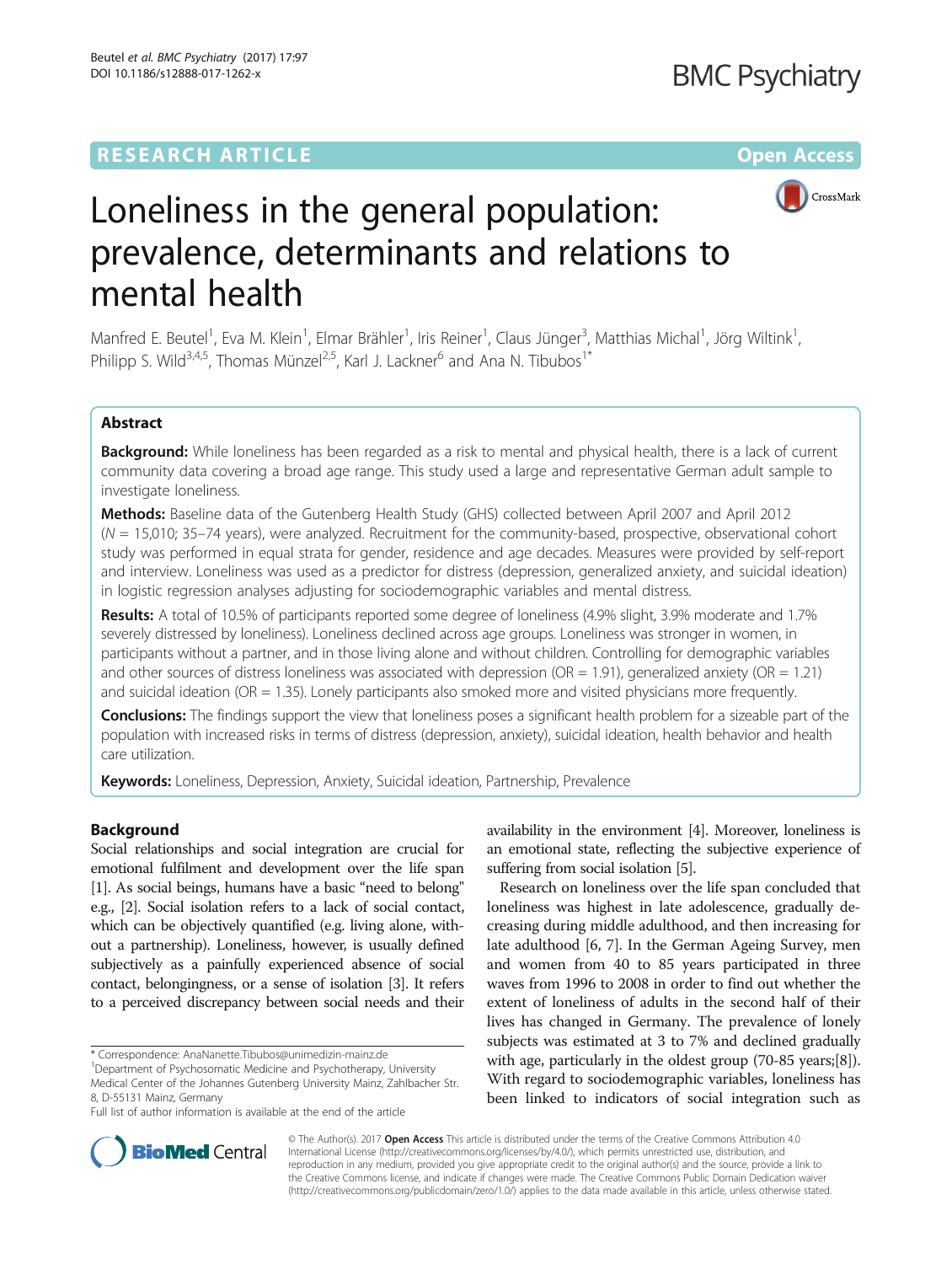romantic relationships, perceived social support and acceptance [\[9](#page-6-0)]. Unmarried individuals indicated feeling lonelier than married individuals [\[4](#page-6-0)]. Childlessness had no effect on loneliness in older adults [[4\]](#page-6-0). Yet, living alone was not per se associated with loneliness, instead a smaller social network was an indicator of loneliness, both in men and women [\[10\]](#page-6-0). However, the significance of gender in experiencing loneliness is contested: In a study conducted by Tesch-Römer et al. [\[8](#page-6-0)] men reported more loneliness than women (from middle to late adulthood). In the KORA Age study which is based on a random sub-sample of a German community sample of over 4000 adults in the age range of 64-94 years from southern Germany, Zebhauser et al. [\[10\]](#page-6-0) found that the mean level of loneliness did not differ between men and women; only in the oldest participants (>85 years) loneliness was higher in women. As a result, findings are somewhat difficult to integrate due to the heterogeneity of measures ranging from single items inquiring "if a person feels lonely…" to broadly used scales such as the original UCLA loneliness scale with 20 items [[11\]](#page-6-0) or the Loneliness scale by de Jong Gierveld and Van Tilburg [[12](#page-6-0)] with 11 items.

Loneliness has been associated with many negative mental health outcomes [[13, 14\]](#page-6-0) such as depression, suicidality, reduced positive emotions, poor sleep quality and general health, as well as physiological changes (e.g., increased cortisol awakening response and pro-inflammatory gene expression). Additionally, loneliness was associated with depression, low life satisfaction, and low resilience - particularly in men [\[10](#page-6-0)]. It has therefore been considered a major source of psychological stress [[15](#page-6-0)], especially when combined with depression [\[16](#page-6-0)]. Especially, the distinction of loneliness from depressive symptoms has been focused by Cacioppo and colleagues [[17](#page-6-0), [18\]](#page-6-0). Accordingly, the relation between loneliness and depressive symptoms are reciprocal, emphasizing that both constructs are intimately related but distinct.

Loneliness also aggravates the morbidity and mortality of cardiovascular, cerebrovascular, and other chronic diseases [[15](#page-6-0)]. It has also been related to cognitive decline and Alzheimer's disease in aging. In a recent meta-analysis, lack of functional and structural social integration predicted a 50% increase in mortality, which is comparable to traditional risk factors [\[19\]](#page-6-0). It has remained an issue of debate whether loneliness independently predicts mortality risk after adjusting for health status, health behavior, depression, and social isolation [[20](#page-6-0)]. A recent meta-analysis of longitudinal data on 35,925 participants by Valtorta et al. [\[21\]](#page-6-0) found a 29% increase for incident coronary heart disease and 32% for stroke in those with poor social relationships. This effect was in the range of other recognized psychosocial risk factors such as job strain. In the English Longitudinal Study of Ageing (ELSA), Shankar et al. [\[22](#page-6-0)] found that loneliness was associated with physical inactivity, smoking, and

multiple health risk behaviors. In the Health and Retirement Study [\[23\]](#page-6-0), the authors found that loneliness was significantly and positively associated with physician visits among persons aged 60 years and older. Three major pathways have been discussed by which loneliness affects health [[21](#page-6-0)]: (1) Health risk behaviors such as smoking and physical inactivity, (2) defective immune function and increase of blood pressure, (3) psychological variables such as reduced self-esteem and decreased coping.

Notably, as most studies have used US samples and focused on late adulthood investigating health-related associations of loneliness [\[8, 10](#page-6-0), [23\]](#page-6-0), current prevalence data are limited for research on the link of loneliness to mental health beyond late adulthood for European populations, in particular in Germany. The purpose of this study was to determine prevalence and determinants of loneliness in men and women of the general population from 35 to 74 years and to identify associations with mental health, health behavior and health care utilization. Therefore, the purposes of the present study were (1) to assess the prevalence and determinants of different degrees of loneliness in men and women, and to determine its associations to (2) mental health, (3) health behavior and (4) health care utilization in a large German community sample across the age range from 35 to 74 years.

## **Methods**

## Study sample

This study investigated the cross-sectional baseline data of the Gutenberg Health Study (GHS) from April 2007 to April 2012 ( $N = 15,010$ ). As specified by Wild et al. [[24](#page-6-0)], the GHS is a population-based, prospective, observational single-center cohort study in the Rhein-Main-Region in western Mid-Germany. The sample was drawn at random from the local registries of the city of Mainz and the adjacent district of Mainz-Bingen. Recruitment was performed stratified in equal strata for gender, residence and for age decades. Eligible participants were aged 35 to 74 years and gave their written informed consent. We excluded 5.8% of the sample due to insufficient knowledge of German language, physical or mental inability to participate. The response rate amounted to 60.3%. It was defined as the recruitment efficacy proportion, i.e. the number of persons with participation in or appointment for the baseline examination divided by the sum of number of persons with participation in or appointment for the baseline examination plus those with refusal and those who were not contactable [[28](#page-6-0)]. Mean age was 54.9 (±11.1); 49.4% were female.

## Materials and assessment

Cardiovascular risk factors and clinical variables, venous blood samples, blood pressure, and anthropometric measurements were ascertained in the course of the 5-h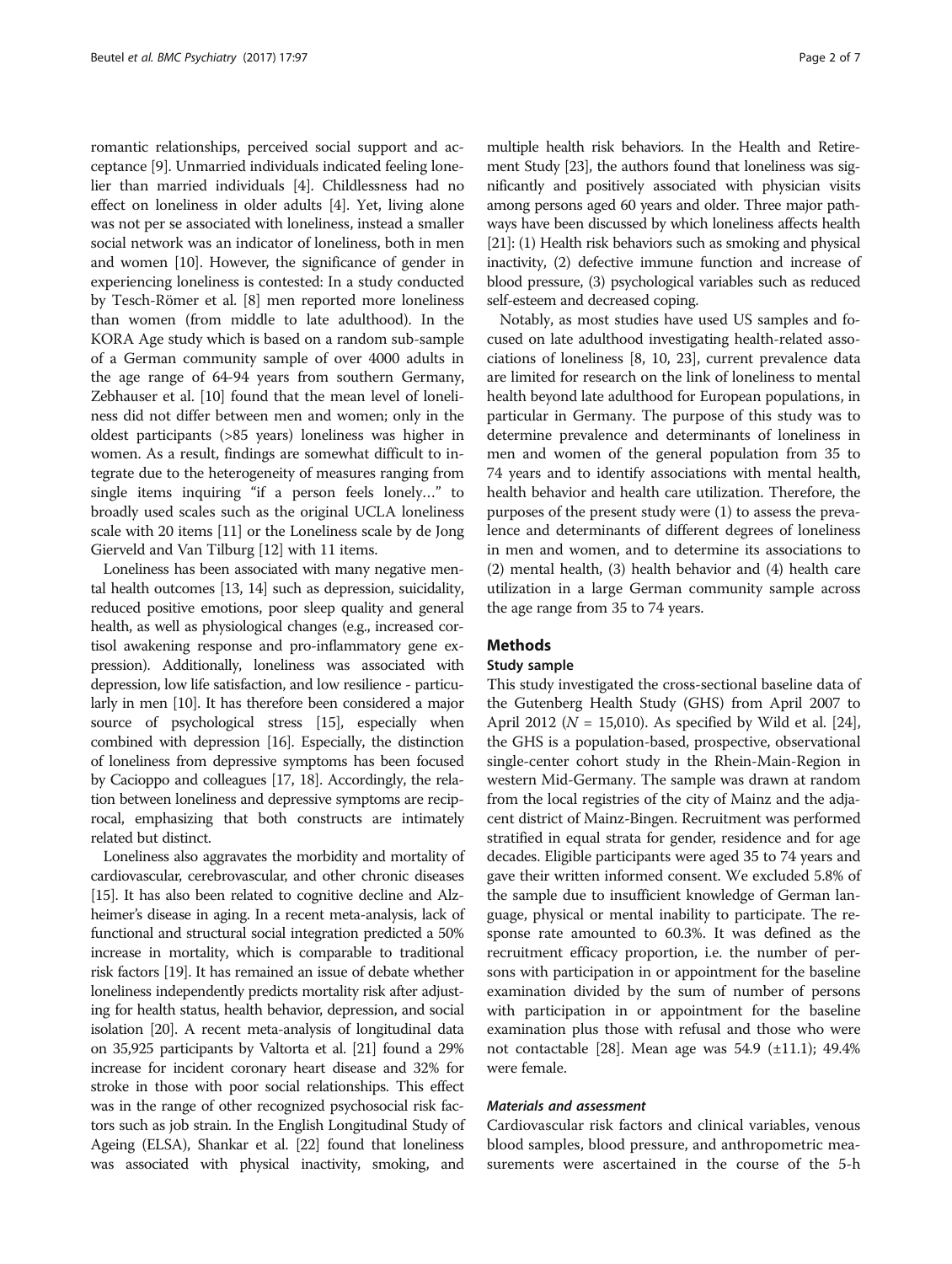<span id="page-2-0"></span>baseline-examination in the study center by certified medical technical assistants according to standard operating procedures.

## Measures and questionnaires

All measures used in our analyses are displayed in Table 1, categorized in sociodemographic variables, health related variables, measures of distress, and loneliness.

Loneliness was assessed by a single item "I am frequently alone /have few contacts" rated as  $0 = no$ , does not apply,  $1 = yes$  it applies, but I do not suffer from it,  $2 = yes$ , it applies, and I suffer slightly,  $3 = yes$ , it applies, and I suffer moderately,  $4 = yes$ , it applies, and I suffer strongly. Loneliness was recoded combining  $0$  and  $1 =$  no loneliness or distress;  $2 =$  slight,  $3 =$  moderate, and  $4 =$  severe loneliness.

Mental health measures comprised depression, generalized anxiety, panic, suicidality, depersonalization and Type D personality (also known as Distressed Personality).

The Patient Health Questionnaire (PHQ-8; 25), quantifies depression by the frequency of being bothered by each of the 9 diagnostic criteria of major depression over

the past 2 weeks, adding up to a sum score between 0 and 27 points. According to [\[25](#page-6-0)], caseness was defined by a PHQ-8 sum score of ≥10, achieving a sensitivity of 88% and a specificity of 88% for major depression.

Generalized anxiety was assessed with the two screening items of the short form of the GAD-7 (Generalized Anxiety Disorder [GAD]-7 Scale; [[26\]](#page-6-0)). On the two screening items of the GAD-7, subjects rated "Feeling nervous, anxious or on edge" and "Not being able to stop or control worrying". According to [[27](#page-6-0)], the sum score of the answers  $(0 = \text{not at all},$  $1$  = several days,  $2$  = over half the days, and  $3$  = nearly every day) assesses generalized anxiety with good sensitivity (86%) and specificity (83%).

Following the study by Michal et al. [\[27\]](#page-6-0), we measured suicidal ideation by the item "In the last 2 weeks, have you had thoughts that you would be better off dead or of hurting yourself in some way?" of the PHQ-9 (PHQ-9; [\[25](#page-6-0), [28](#page-6-0)]). Significant suicidal ideation was defined when suicidal ideation was present for several days over the past two weeks or more  $(0 = not at all to 3 = nearly every day).$ 

Table 1 Different degrees of subjective loneliness in a German representative sample: Sociodemographic characteristics, health related variables, and distress

|                                      | <b>No</b>       | Slight          | Moderate        | Severe          | $p$ -value* |
|--------------------------------------|-----------------|-----------------|-----------------|-----------------|-------------|
|                                      | loneliness      | loneliness      | loneliness      | loneliness      |             |
| N (%)                                | 13,124 (89.5)   | 720 (4.9)       | 569 (3.9)       | 248 (1.7)       |             |
| Sociodemographic variables           |                 |                 |                 |                 |             |
| Age (years)                          | $55.1 \pm 11.1$ | $53.4 \pm 10.6$ | $53.0 \pm 11.0$ | $53.1 \pm 11.1$ | < 0.0001    |
| Women                                | 48.3            | 54.9            | 64.1            | 66.5            | < 0.0001    |
| Partnership                          | 84.7            | 55.4            | 54.3            | 42.1            | < 0.0001    |
| Children                             | 85.6            | 76.3            | 81.1            | 77.3            | < 0.0001    |
| Living alone                         | 11.7            | 36.7            | 36.1            | 48.5            | < 0.0001    |
| Socioeconomic status                 | $13.1 \pm 4.4$  | $12.4 \pm 4.4$  | $12.0 \pm 4.4$  | $11.4 \pm 4.0$  | < 0.0001    |
| Unemployment                         | 38.7            | 36.1            | 40.5            | 45.5            | n.s.        |
| Health related variables             |                 |                 |                 |                 |             |
| Smoker                               | 18.5            | 26.1            | 27.4            | 31.8            | < 0.0001    |
| BMI ( $kg/m2$ )                      | $27.3 \pm 4.9$  | $27.6 \pm 5.6$  | $27.1 \pm 5.4$  | $28.4 \pm 6.5$  | n.s.        |
| Alcohol gram/day                     | $11.4 \pm 16.7$ | $10.3 \pm 18.4$ | $9.9 \pm 17.8$  | $8.5 \pm 19.6$  | < 0.0001    |
| Antidepressant                       | 4.5             | 11.0            | 15.0            | 24.8            | < 0.0001    |
| Anxiolytic                           | 0.8             | 2.3             | 1.6             | 3.3             | < 0.0001    |
| Visited physician past month         | 41.9            | 48.3            | 52.3            | 63.4            | < 0.0001    |
| Inpatient treatment past year        | 13.0            | 14.7            | 19.5            | 21.1            | < 0.0001    |
| <b>Distress</b>                      |                 |                 |                 |                 |             |
| Current depression (PHQ-8 $\geq$ 10) | 5.2             | 19.3            | 30.5            | 52.6            | < 0.0001    |
| Generalized anxiety (GAD) $>$ = 3    | 4.8             | 12.9            | 25.7            | 40.2            | < 0.0001    |
| Panic attack (past 4 weeks)          | 4.6             | 10.2            | 13.6            | 30.0            | < 0.0001    |
| Suicidal ideation                    | 5.6             | 18.9            | 26.4            | 41.8            | < 0.0001    |
| Type D                               | 20.5            | 46.5            | 54.7            | 55.1            | < 0.0001    |

Note: \*chi<sup>2</sup> or Kruskal Wallis test; numerical values with standard deviation are mean scores, values without standard deviation are percentages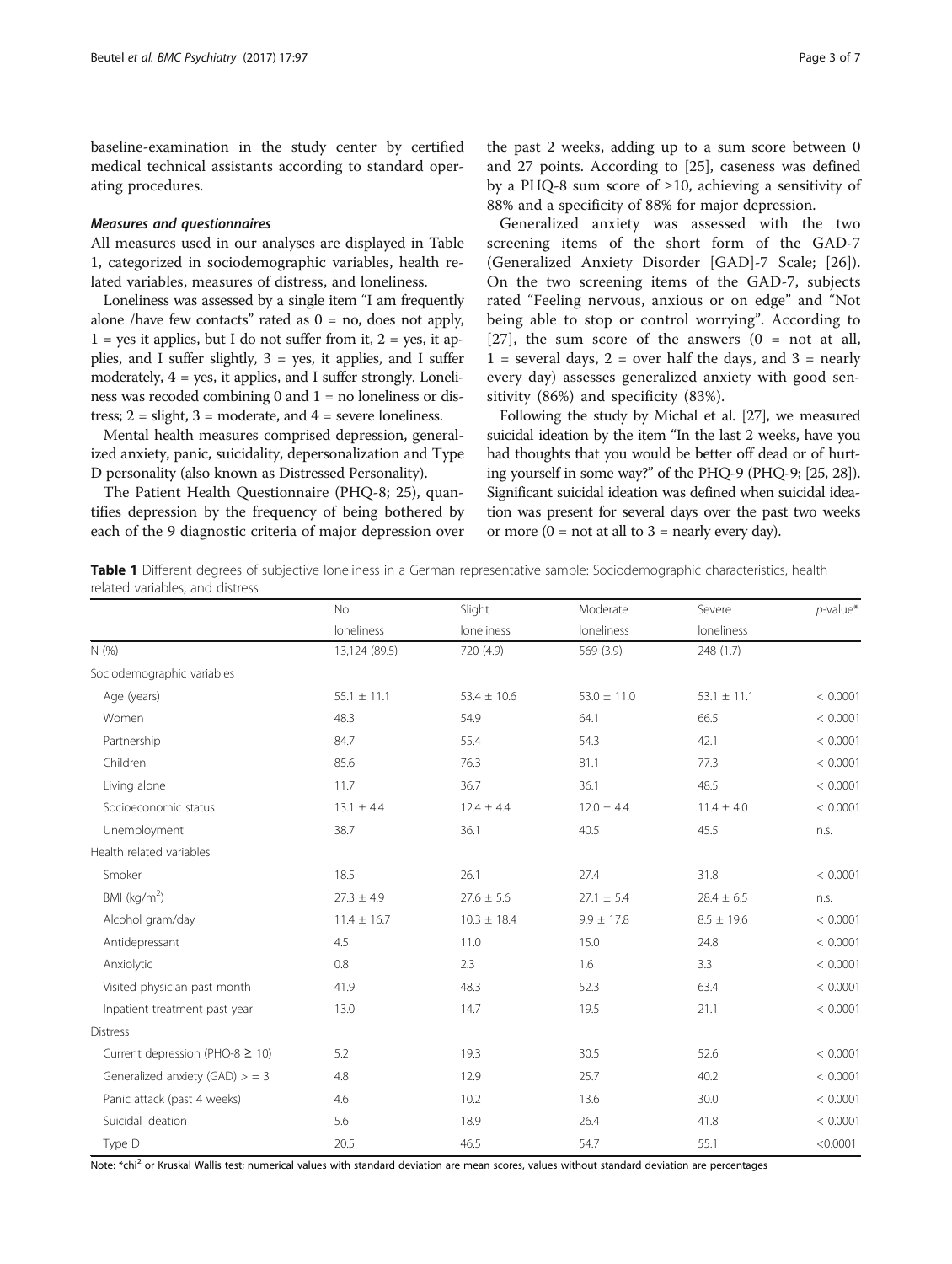Panic was assessed by a single item "Did you have a panic attack in the last 4 weeks". Response mode was dichotomous:  $0 =$  "no, does not apply",  $1 =$  "yes it applies" [\[29\]](#page-6-0).

The German version of the Type-D or Distressed Personality scale (ds14; [\[30\]](#page-6-0) )assesses a pattern consisting of significant negative affectivity  $(≥10)$  in conjunction with significant social inhibition (≥10) with 7 items each.

Health behavior included smoking, which was dichotomized into non-smokers (never smoker and ex-smoker) and smokers (occasional smoker, i.e. cigarette/day, and smoker, i.e. cigarette/day).

Health care utilization was also assessed according to the number and kind of physicians visited in the past month and the number of inpatient treatments in the past year. We further inquired the intake of antidepressants and anxiolytics during the past month. Health care utilization variables were recoded (yes/no).

## Computer-assisted personal interview

During the computer-assisted personal interview (cf. [[24](#page-6-0)]) participants were asked about their alcohol consumption. As defined by Lampert & Kroll, socioeconomic status (SES) ranges from 3 (lowest) to 27 (highest SES). Additionally, the question "Do you live with your partner in a household together?" (no/yes) was administered.

### Statistical analysis

We reported absolute numbers, percentages, or means with standard deviations. Comparisons between groups (no, slight, moderate and severe loneliness) were done with Kruskal Wallis test or Chi<sup>2</sup> tests.

In order to investigate the association between loneliness and depression (PHQ-8  $\geq$  10), generalized anxiety  $(GAD-2 \geq 3)$  and suicidal ideation, loneliness was used as a predictor in multiple generalized linear models with a binominal distribution and a log link function adjusted for sociodemographic variables. P-values are based on 2 tailed tests. No adjustments for multiple testing were performed, as this was an exploratory study. Due to the large number of tests, we recommend to interpret  $p$ -values with caution taking effect estimates into account. Statistical analyses were performed using SAS for Windows 9.4 TS Level 1 M1 (SAS Institute Inc.) Cary, NC, USA.

## Results

Table [1](#page-2-0) compares participants with different degrees of loneliness based on sociodemographic features, health related variables, and distress. A total of 10.5% reported some degree of loneliness: 4.9% were slightly, 3.9% moderately and 1.7% severely distressed by feeling lonely. Overall, mean age of lonely participants was lower. Loneliness was more frequent in women, in participants without a partner or without children. Almost four times as many lonely participants lived alone compared to

those without loneliness. SES declined with increasing loneliness. No significant increases were found for previous unemployment, although there was a descriptive trend of a positive link between feeling lonely and previous unemployment.

Concerning health behavior, the proportion of current smokers almost doubled with increasing loneliness. There was no association with BMI. The average alcohol consumption was negatively linked to loneliness. Regarding health care utilization, there were strong increases in the intake of anxiolytics and antidepressants among lonely participants. The majority of participants (63%) with a strong degree of loneliness had visited a physician (vs. 42% with no feelings of loneliness), and 21% (vs. 13%) had had inpatient treatments. Regarding mental health, more than half of the loneliest participants were also depressed (vs. 5% in the group with feelings of loneliness), and over 40% in this group reported anxiety and suicidal ideation (which increased from 6% to 42%) and 30% panic attacks in the past 4 weeks. Type D increased considerably with the degree of loneliness.

Figure [1](#page-4-0) presents the proportions of (at least slightly) lonely participants across the age range, separately for men and for women living with or without a partner at the time the participants were interviewed.

Among those living with a partner, loneliness was much lower; few men (1.4 to 2.7%) reported feeling lonely, whereas more than twice as many women reported feeling lonely (up to 5.9%). In contrast, about 10- 20% of the participants living alone indicated feeling lonely. Women living alone in the age range 35-44 years (20.7% vs. 13.9%) and 55-64 years (19.3% vs. 11.6%) were considerably more affected by loneliness than men. In the age range of 45-54 years (14.2% vs. 15.4%) and 65- 74 years (10.7% vs. 10.6%), no significant gender differences were observed when participant lived alone. Among those living alone, the highest proportion of loneliness was found in the youngest group of women in the range from 35 to 44 years (20.7%), whereas men tended to report heightened loneliness in the range from 45 to 54 years (15.4%).

Table [2](#page-4-0) shows significant predictors of distress - separately for depression, anxiety, and suicidal ideation. In addition to loneliness, age, gender, partnership, socioeconomic status, generalized anxiety, panic attacks, and depression were included as predictors in each regression model. Loneliness as one of the predictors of the first regression model almost doubled the likelihood of depression (OR = 1.91). As we expected, generalized anxiety and panic attacks were highly associated with depression, too. Additional factors contributing to a strong overall prediction  $(c = .90)$  were lower age and SES. Similarly, loneliness also positively predicted anxiety ( $OR = 1.21$ ), in addition to lower age, SES, female gender, increased panic attacks,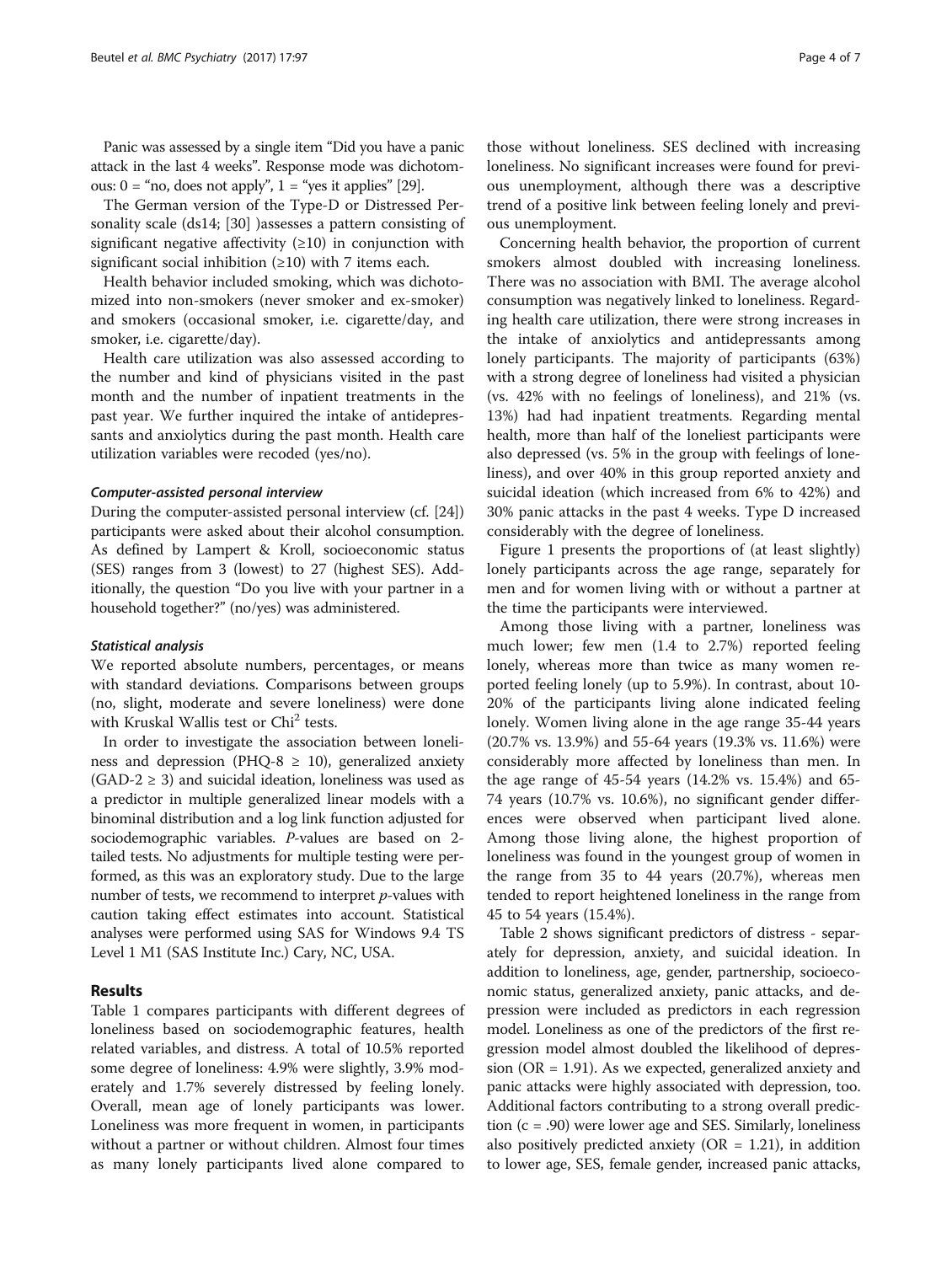<span id="page-4-0"></span>

and depression. Prediction of suicidal ideation by loneliness was also substantial ( $OR = 1.35$ ) in addition to higher age, lower SES, generalized anxiety, panic and depression (overall model,  $c = .87$ ).

## **Discussion**

In a large community sample covering middle to late adulthood (35 to 74 years), we found that one in 10 (10.5%) participants reported some degree of loneliness. As in previous studies e.g. ([\[7](#page-6-0), [8](#page-6-0)]), loneliness declined with age. Loneliness was more frequent in women, in participants without a partnership, without children and in those living alone. Socioeconomic status declined with increasing loneliness. Living alone was an important determinant of loneliness in men and women. However, the relationship between loneliness, gender and living alone appeared to be complex. Similar to previous findings [[10](#page-6-0)] different patterns of loneliness were observed with regard to age and gender. On the one hand, younger women (below 45 years of age) living without a partner were more affected by loneliness than men. On the other hand, middle-aged men (between 45 and 64 years) were slightly more affected than women. Living without a partner had a stronger impact on younger women and middle-aged men. Finally, in the oldest age group from 65 to 74 years, loneliness declined and no longer differed between men and women living alone.

Table 2 Prediction of depression, suicidal ideation, and anxiety in a German representative sample by loneliness controlling for demographic variables and other sources of distress ( $N = 15,010$ )

| Variables            | Depression (PHQ-8)       |               |            | Anxiety (GAD-2) |               |            | Suicidal ideation |               |            |
|----------------------|--------------------------|---------------|------------|-----------------|---------------|------------|-------------------|---------------|------------|
|                      | OR                       | 95% CI        | $p$ -value | <b>OR</b>       | 95% CI        | $p$ -value | <b>OR</b>         | 95% CI        | $p$ -value |
| Loneliness           | 1.91                     | 1.74-2.09     | < 0.0001   | 1.21            | 1.09-1.34     | 0.0002     | 1.31              | 1.19-1.44     | < 0.0001   |
| Age                  | 0.99                     | 0.98-0.99     | 0.0004     | 0.98            | $0.98 - 0.99$ | 0.0002     | 1.03              | 1.02-1.03     | < 0.0001   |
| Women                | 0.94                     | $0.80 - 1.10$ | 0.4209     | 1.25            | 1.06-1.49     | 0.01       | 0.92              | $0.79 - 1.08$ | 0.3127     |
| Partnership          | 0.92                     | $0.76 - 1.11$ | 0.3731     | 1.02            | $0.83 - 1.25$ | 0.8771     | 0.80              | $0.67 - 0.95$ | 0.0117     |
| Socioeconomic status | 0.94                     | $0.92 - 0.96$ | < 0.0001   | 0.97            | $0.97 - 0.98$ | 0.0043     | 0.96              | $0.95 - 0.98$ | 0.0001     |
| Generalized anxiety  | 2.91                     | $2.73 - 3.11$ | < 0.0001   | ٠               |               |            | 1.30              | $1.21 - 1.39$ | < .0001    |
| Panic attack         | 2.98                     | 2.42-3.67     | < 0.0001   | 2.69            | 2.17-3.34     | < 0.0001   | 1.49              | 1.19-1.86     | 0.0005     |
| depression           | $\overline{\phantom{a}}$ |               |            | 1.46            | 1.42-1.49     | < 0.0001   | 1.29              | 1.26-1.32     | < 0.0001   |
| c-statistic          | 0.90                     |               | 0.91       |                 |               |            | 0.87              |               |            |

Note: OR Odds ratio, 95% CI = 95% confidence interval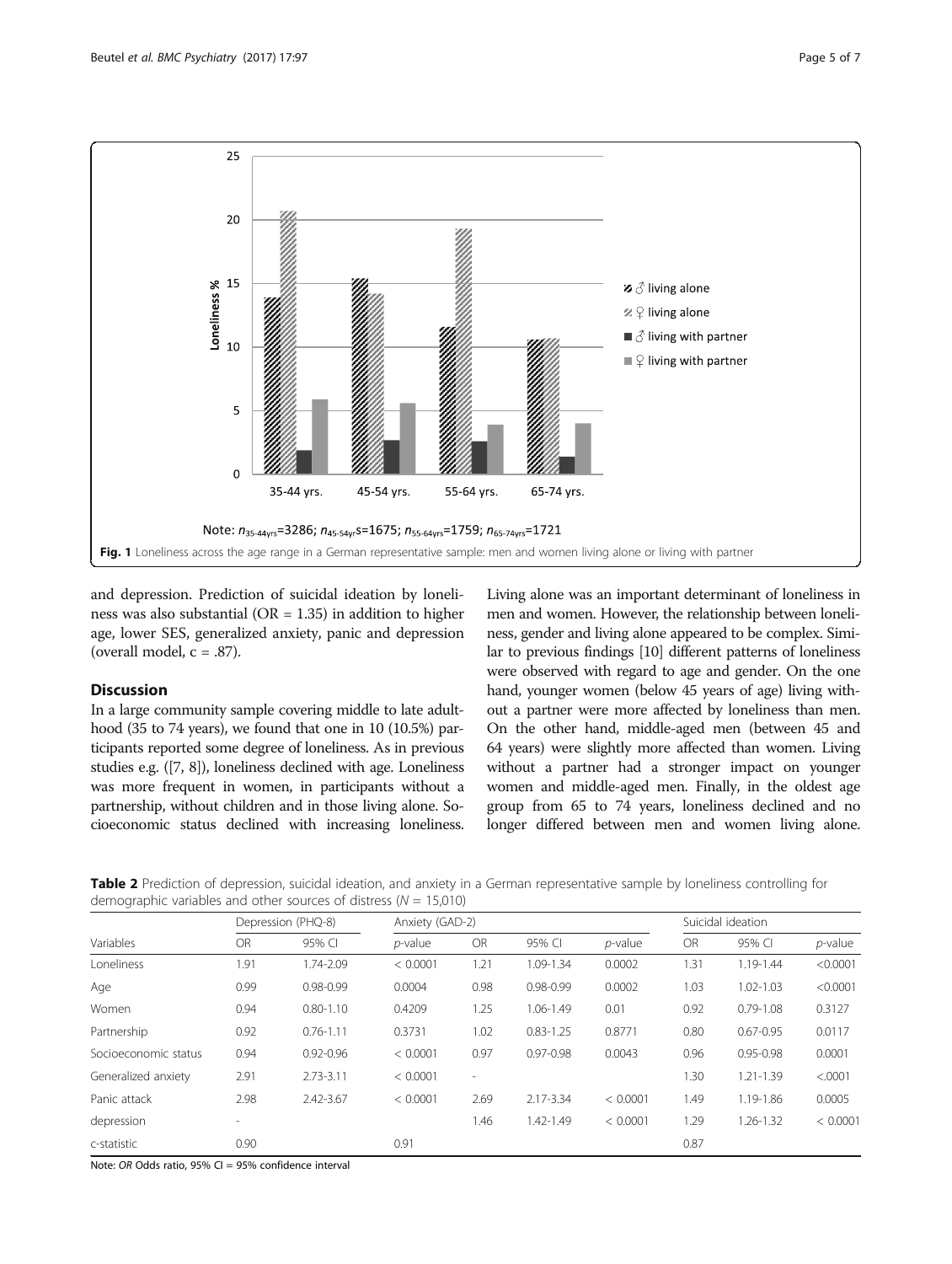Interestingly, when living with someone, loneliness was comparatively low. However, about twice as many women in partnerships (up to 5.9%) reported feeling lonely in comparison to men (1.4% to 2.7%). Additionally, our data show that living with a partner is linked to loneliness in almost all men and to a slightly lesser extent in women. It might alternatively reflect a reporting bias such as men are less likely to admit to being lonely [[31](#page-6-0)].

Feeling lonely was associated with distress: More than half of the loneliest participants were also depressed (vs. 5% in the group without loneliness). Generalized anxiety, panic attacks and suicidality were strongly associated with loneliness, suicidal ideation increased dramatically from 6% to 42%. There was also a large increase of Type D behavior pattern. This may be due to the previously described relationship deficits in lonely persons and their tendency to experience negative affect [\[14\]](#page-6-0). Loneliness remained a clear predictor for depression [\[17\]](#page-6-0), anxiety and suicidal ideation when we took into account demographic variables and other types of mental distress; odds ratios for depression were 1.9; for suicidal ideation and generalized anxiety, 1.35 and 1.21, respectively. I.e., there was still a 31% increase in suicidality when taking the major demographic and mental health predictors (depression and anxiety) into account. The association between loneliness and suicidality supports the theory [\[32\]](#page-6-0) that thwarted belongingness and perceived burdensomeness are major determinants of suicidality (see also [\[33\]](#page-6-0)).

Regarding health care behavior, the majority of participants (63%) with a strong degree of loneliness had visited a physician (vs. 42% without loneliness), and 21% had had inpatient treatments.

Overall, our findings support the view that loneliness poses significant health risks in terms of reduced mental health (depression, anxiety) and increased suicidal ideation [[10, 21](#page-6-0)]. Loneliness also contributed to smoking as an indicator for an unhealthy lifestyle, but not to other risk factors such as alcohol use or diet (BMI). More physician visits, inpatient treatments, and intake of psychotropic medication may be due to subjects` reduced mental health. Taken together, these findings support the view that loneliness should be regarded and inquired about as a relevant health [\[14\]](#page-6-0) variable on its own.

Strengths of this study reside in the large sample size and the use of standardized self-report instruments to measure distress. Interpretation of our findings is limited by the cross-sectional character of our study which does not permit causal conclusions. Loneliness may contribute to distress and suicidality, however, depressive and anxiety disorders may lead individuals to refrain from social contact out of inhibition and fear. This question of causality has been addressed for depression in a longitudinal study [[17\]](#page-6-0) indicating a reciprocal relationship. No similar studies are available for anxiety disorders, yet. As we did not directly assess the size and quality of social networks, we cannot estimate the effect of social isolation in our study which is a confounding variable when investigating loneliness. In line with previous findings [\[34, 35\]](#page-6-0) our data suggests that younger age groups are more affected by loneliness. Thus, the investigation of the prevalence of loneliness and its impact on mental health in individuals under 35 years old would be desirable. While our findings may be taken as indicative for the validity of our measure of loneliness, we concede that we only used a single item to measure loneliness. The results of our study, which are overall in line with findings in research on loneliness using comprehensive questionnaires, indicate a first step of the external validity of a 1-item-measure of loneliness as reasonable alternative to loneliness scales, especially for large-scale surveys. Future studies will have to prove other aspects of validity of this measure by directly comparing it with other loneliness scales.

## Conclusions

Our findings support the view that loneliness poses a significant health problem for a sizeable part of the population with increased risks in terms of distress (depression, anxiety), suicidal ideation, health behavior and health care utilization.

#### Acknowledgement

We express our gratitude to the study participants and staff of the Gutenberg Health Study.

#### Funding

The Gutenberg Health Study is funded through the government of Rhineland-Palatinate ("Stiftung Rheinland-Pfalz für Innovation", contract AZ 961-386261/733), the research programs "Wissen schafft Zukunft" and "Center for Translational Vascular Biology (CTVB)" of the Johannes Gutenberg-University of Mainz, and its contract with Boehringer Ingelheim and PHILIPS Medical Systems, including an unrestricted grant for the Gutenberg Health Study. The funders had no role in study design, data collection and analysis, decision to publish, or preparation of the manuscript.

#### Availability of data and materials

For approved reasons, some access restrictions apply to the data underlying these findings. Data sets contain identifying participant information, which is not suitable for public deposition. Access to the local database is available upon request to the corresponding author.

#### Authors' contributions

All authors have made substantial contributions to this work, and they have been involved in drafting or revising the manuscript. They have read and approved the final manuscript. Conceived and designed the studies: MEB ANT EMK EB IR CJ MM JW PW TM KL. Performed the studies: MEB PW KL. Analyzed the data: CJ ANT EMK. Contributed materials, respectively analysis tools: MEB ANT EMK EB IR CJ MM JW PW TM KL. Wrote the paper: MEB ANT EMK EB IR CJ MM JW PW TM KL.

#### Competing interests

The authors declare that they have no competing interests.

#### Consent for publication

Not applicable.